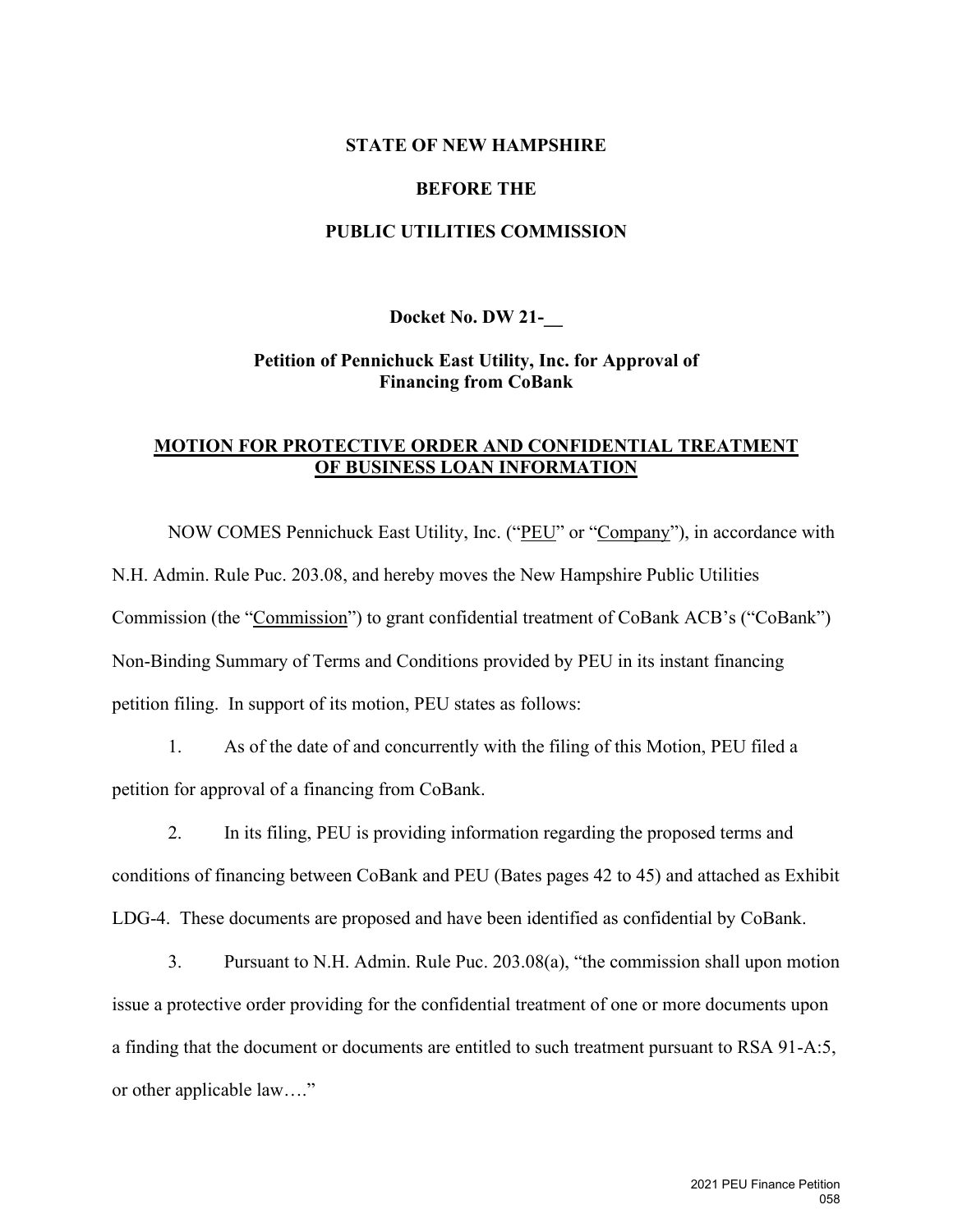PEU RSF CoBank Loan Petition Docket No. DW 21- Motion for Protective Order Page 2 of 4

4. RSA 91-A:5, IV expressly exempts from the RSA Chapter 91-A public disclosure requirements any "[r]ecords pertaining to ... confidential, commercial, or financial information;...." RSA 91-A:5, IV.

5. The proposed term sheets found in the Non-Binding Summary of Terms and Conditions attached as Exhibit LDG-4fall within the RSA 91-A:5, IV exemption because they are confidential commercial or financial information that reveal terms that remain subject to satisfactory review and completion of documentation, due diligence and approval by PEU and CoBank.

6. The Commission employs a multi-part analysis to determine whether certain information qualifies for confidential treatment: (1) whether the information sought is confidential, commercial, or financial information; and (2) whether disclosure of that information would constitute an invasion of privacy. *EnergyNorth Natural Gas, Inc. d/b/a National Grid NH*, DG 10-017, Order No. 25,208 at 7-8 (March 23, 2011). An invasion of privacy analysis, in turn, requires an evaluation of three factors: (1) whether there is a privacy interest at stake that would be invaded by disclosure; (2) whether there is a public interest in disclosure; and (3) a balance of the public's interest in disclosure and the interests in nondisclosure. *Lamy v. N.H. Pub. Util. Comm'n*, 152 N.H. 106, 109 (2005).

7. PEU is seeking confidentiality because the terms and conditions remain subject to negotiation, the terms have not been finalized, and CoBank provided the documentation to PEU with a request they remain confidential. *See* CoBank's header Bates page , and the last sentence of paragraph 1, Bates page , which states, "This Summary is strictly confidential and may not be released to or discussed with any third party without the prior written consent of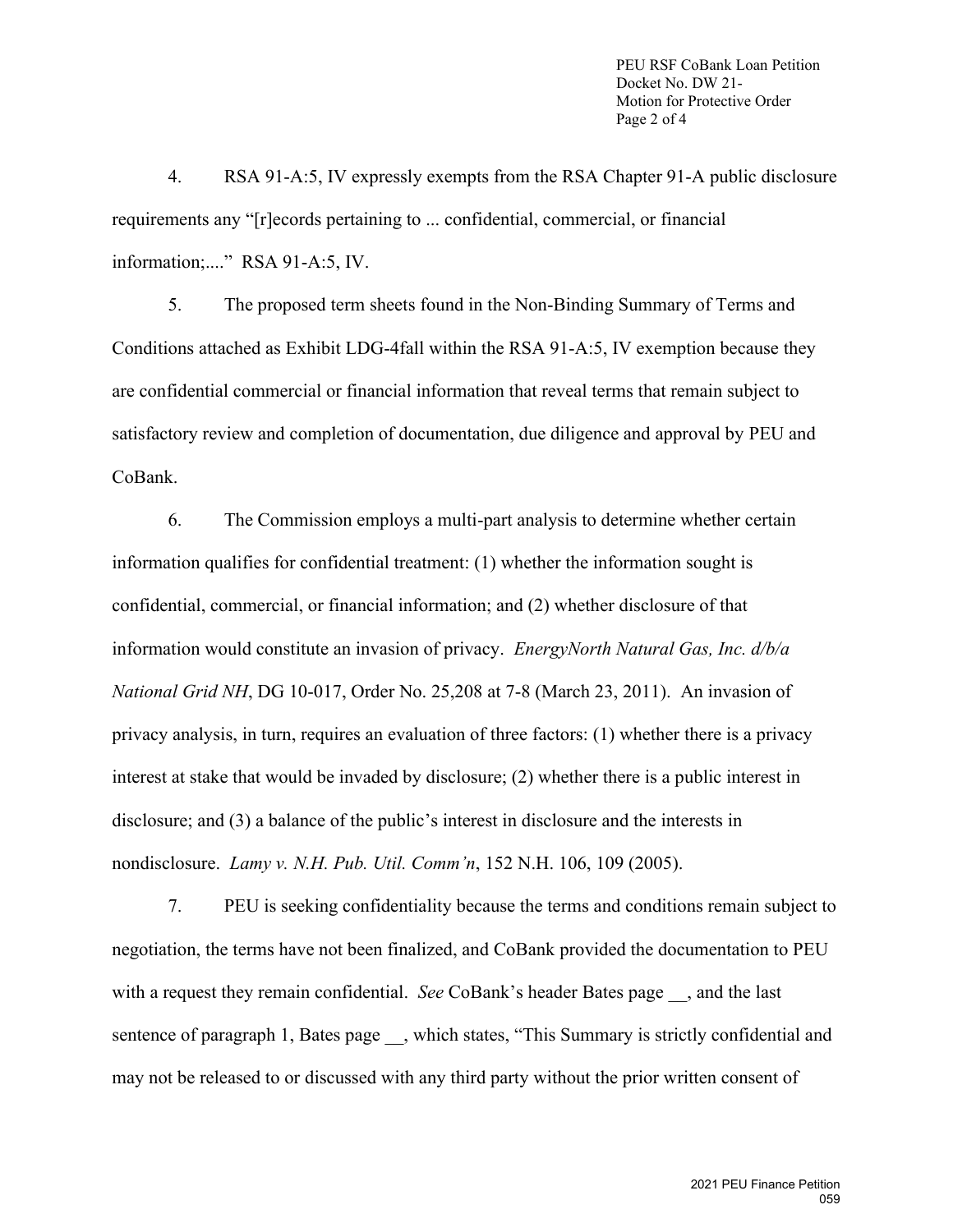PEU RSF CoBank Loan Petition Docket No. DW 21- Motion for Protective Order Page 3 of 4

CoBank." It is in the public interest to allow such negotiations to occur in a manner consistent with the lender's procedure and practice. PEU's inability to maintain the confidentiality of such documents may affect its ability to negotiate with lenders.

8. Based on the foregoing, PEU requests that the Commission issue a protective order granting this motion and protecting from public disclosure the confidential information identified in this motion.

WHEREFORE, Pennichuck East Utility, Inc. respectfully requests the Commission:

- A. Grant this Motion for Protective Order and Confidential Treatment; and
- B. Grant such other relief as is just and equitable.

Respectfully submitted,

PENNICHUCK EAST UTILITY, INC.

By its Attorneys,

RATH, YOUNG AND PIGNATELLI, PC

Date: September 2,  $2021$  By:

仄

James Y. Steinkrauss One Capital Plaza Concord, NH 03301 (603) 410-4314 NH Bar #273631 jjs@rathlaw.com